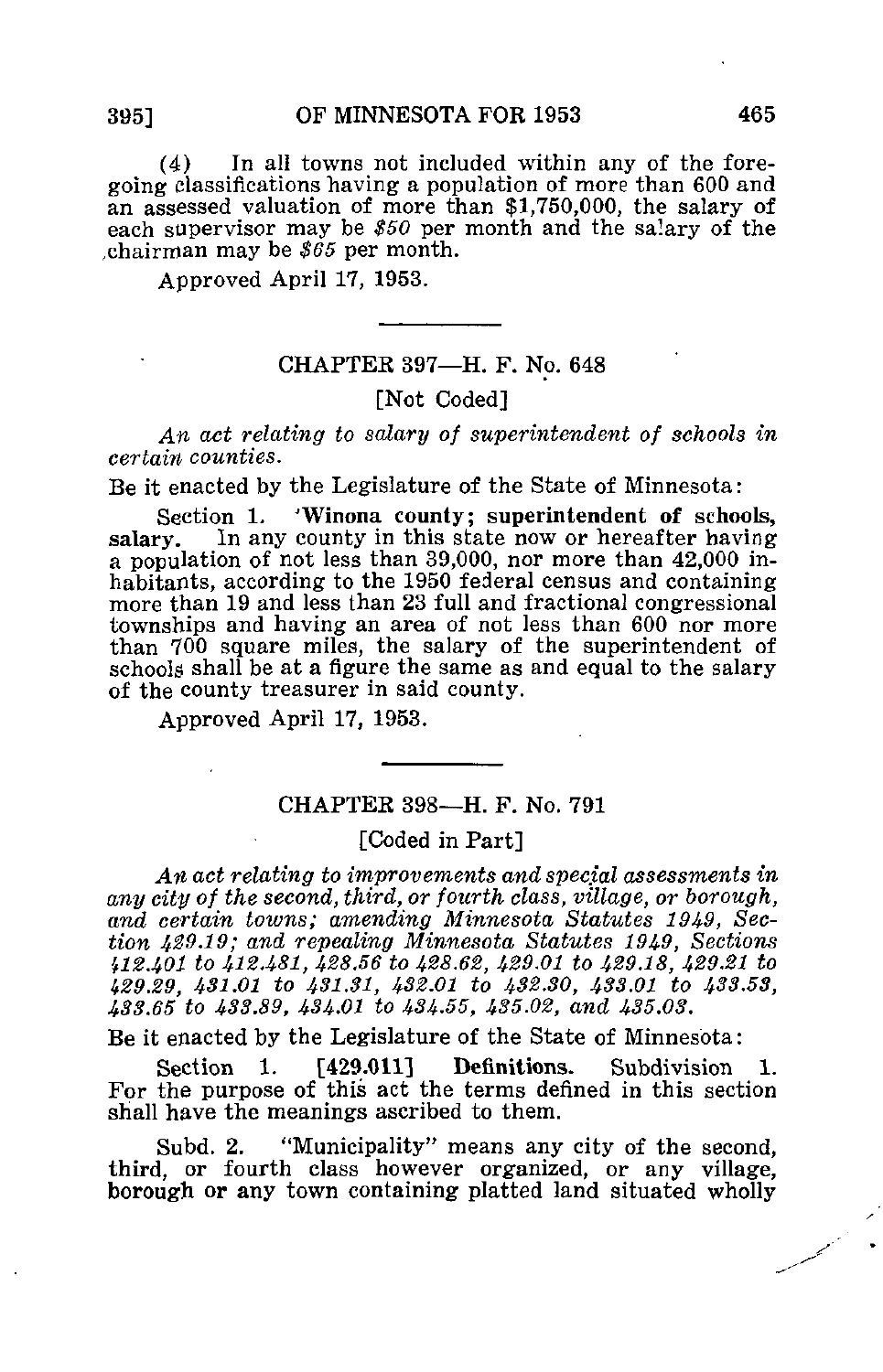or partly within 25'miles of the city hall of a city of the first class having a population of more than 200,000 inhabitants.

Subd. 3. "Council" means the body of the municipality having general legislative powers.

Subd, 4. "Clerk" means the chief clerical officer of the municipality.

Subd. 5. "Improvement" means any type of improvement made under authority granted by Section 2 of this act.

Subd. 6. "Newspaper" means the official newspaper of the municipality, or if there is no official newspaper, a legal newspaper of general circulation in the municipality.

Subd. 7. "Street" means any street, alley, or other public way, or any part thereof.

Subd. 8. "Utilities commission" means the municipal board or commission, other than the council, which exercises any authority or control over the operation of any municipally owned public utility.

Sec. 2. [429.021] Local improvements; council powers. Subdivision 1. Improvements authorized. The Improvements authorized. council of a municipality shall have power to make the following improvements:

(1) To acquire, open, and widen any street, and to improve the same by constructing, reconstructing, and maintaining sidewalks, pavement, gutters, curbs, and vehicle parking strips of any material, or by grading, graveling, oiling, or otherwise improving the same, including the beautification thereof and including storm sewers or other street drainage and connections from sewer, water or similar mains to curb lines.

(2) To construct, reconstruct, extend and maintain storm and sanitary sewers and systems, including outlets, treatment plants, pumps, lift stations, service connections, and other appurtenances of a sewer system, within and without the corporate limits.<br>(3) To  $\alpha$ 

To construct, reconstruct, extend and maintain steam heating mains.

(4) To install, replace, extend and maintain street lights and street lighting systems.

(5) To construct, reconstruct, extend and maintain water works systems, including mains, valves, hydrants, service connections, wells, pumps, reservoirs, tanks, treatment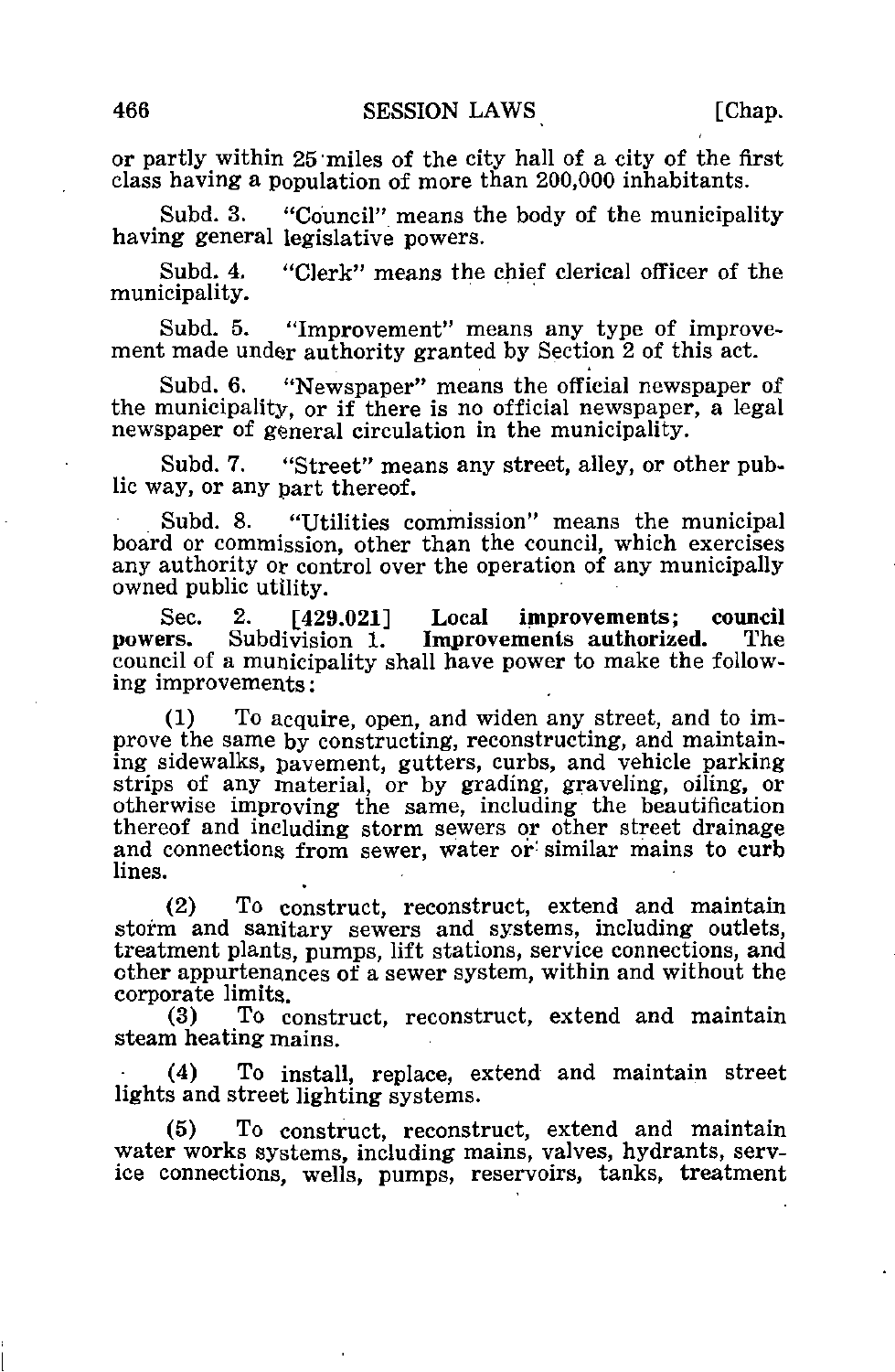plants, and other appurtenances of a water works system, within and without the corporate limits.

(6) To acquire, improve and equip parks, playgrounds and recreational facilities within or without the corporate limits.

(7) To plant trees on streets and provide for their trimming, care and removal.

(8) To abate nuisances and to drain swamps, marshes and ponds on public or private property and to fill the same.

(9) To construct, reconstruct, extend, and maintain dikes and other flood control works.

(10) To construct, reconstruct, extend, and maintain retaining walls and area walls.

Subd. 2. Combining improvements. An improvement on two or more streets or two or more types of improvement in or on the same street or streets may be included in one proceeding and conducted as one improvement.

Subd. 3. Relation to charter and other laws. When any portion of the cost of an improvement is defrayed by special assessments, the procedure prescribed in this chapter • shall be followed unless the council determines to proceed under charter provisions; but this act does not prescribe the procedure to be followed by a municipality in making improvements financed without the use of special assessments.

Sec. 3. [429.031] Preliminary plans; estimated cost; hearings on proposed improvement. Subdivision 1. Preparation of plans; notice, hearing. Before a contract is let or work ordered by day labor for an improvement, the council shall hold a public hearing on the proposed improvement following two publications in the newspaper of a notice stating the time and place of the hearing, the general nature of the improvement, the estimated cost, the area proposed to be assessed, and that the council proposes to proceed under the authority granted by this act. The two publications shall be a week apart and at least three days shall elapse between the last publication and the hearing. At any time prior to the adoption of the resolution providing for the hearing, the council shall secure from the city or village engineer or some competent person of its selection a report advising it in a preliminary way as to whether the proposed improvement is feasible and as to whether it should best be made as proposed or in connection with some other improvement and the estimated cost of the improvement as recommended. The council may also take such other steps prior to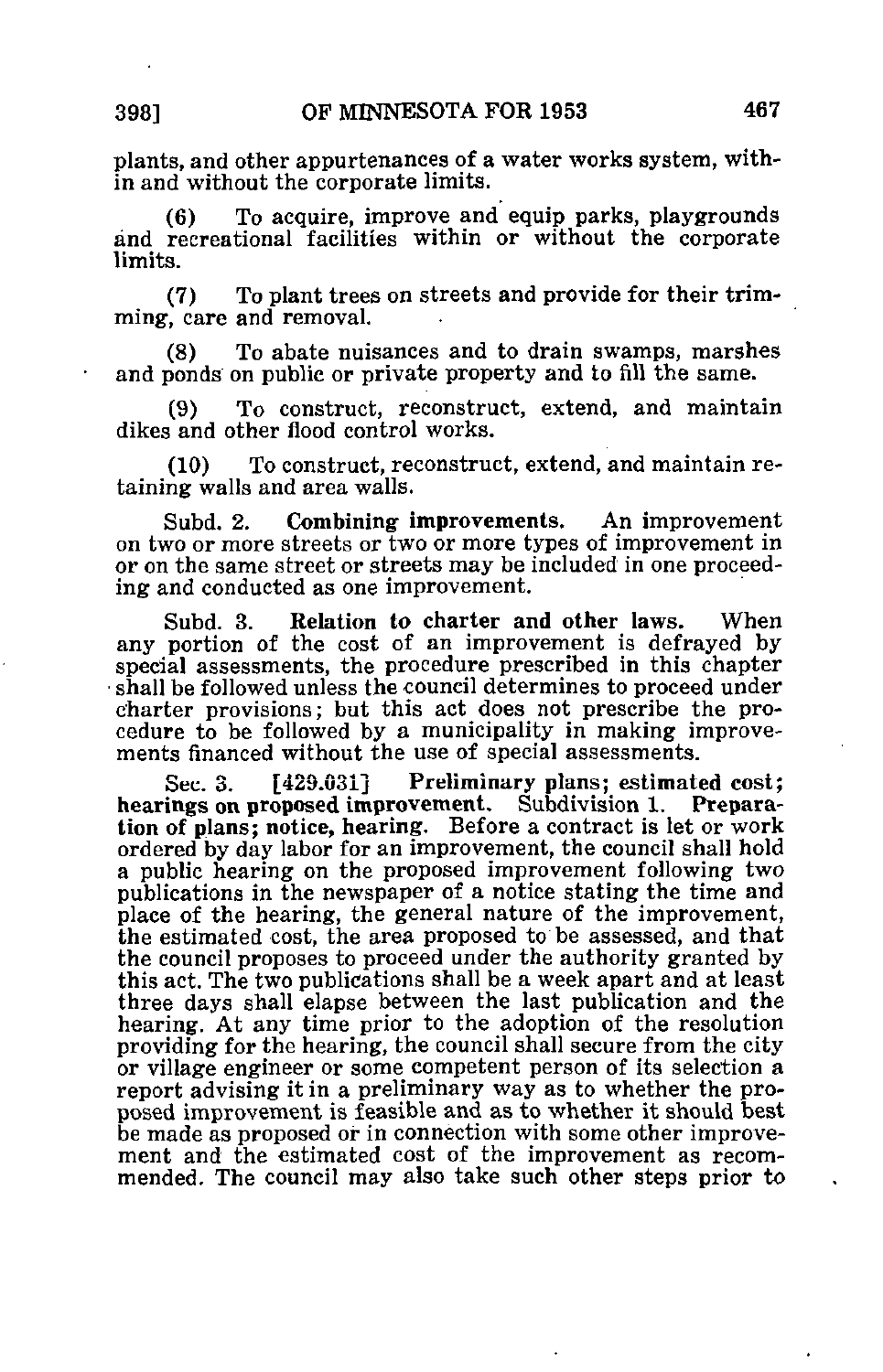the hearing, including, among other things, the preparation of plans and specifications and the advertisement for bids thereon, as will in its judgment provide helpful inlormation in determining the desirability and feasibility of the improvement. The hearing may be adjourned from time to time and a resolution ordering the improvement may be adopted at any time within six months after the date of the hearing by vote of a majority of all members of the council when the improvement has been petitioned for by the owners of not less than 35 percent in frontage of the real property abutting on each street named in the petition as the location of the improvement. When there has been no such petition, the resolution may be adopted only by vote of four-fifths of all members of the council. The resolution ordering the improvement may reduce, but not increase the extent of the improvement as stated in the notice of hearing.

Subd. 2. Approval by park board or utilities commission. A resolution ordering a park improvement may be adopted only by a four-fifths vote of the council and shall also be approved by the park board, if there is one. A resolution ordering an improvement of the water, sewer, steam heating, street lighting or other facility over which a utilities commission has jurisdiction shall also be approved by the utilities commission.

Sec. 4. [429.041] Council procedure. Subdivision<br>Plans and specifications: advertisement for hids. When 1. Plans and specifications; advertisement for bids. the council determines to make any improvement, it shall cause plans and specifications of the improvement to be made, or if previously made, to be modified, if necessary, and to be approved and filed with the clerk, and if the estimated cost exceeds \$5,000, shall advertise for bids for the improvement in the newspaper and such other papers and for such length of time as it may deem advisable. If the estimated cost exceeds \$100,000, publication shall be made once in the newspaper and at least once in a newspaper or trade paper published in a city of the first class no less than three weeks before the last day for submission of bids. To be eligible as such a trade paper, a publication shall have all the qualifications of a legal newspaper except that instead of the requirement that it shall contain general and local news, such trade paper shall contain building and construction news of interest to contractors in this state, among whom it shall have a general circulation. The advertisement shall specify the work to be done, shall state the time when the bids will be opened and considered by the council, which shall be not less than ten days after the first publication of the advertisement when the estimated cost is less than \$100,000 and not less than three weeks after such publication in other cases, and shall state that no bids will be considered

 $\pmb{\cdot}$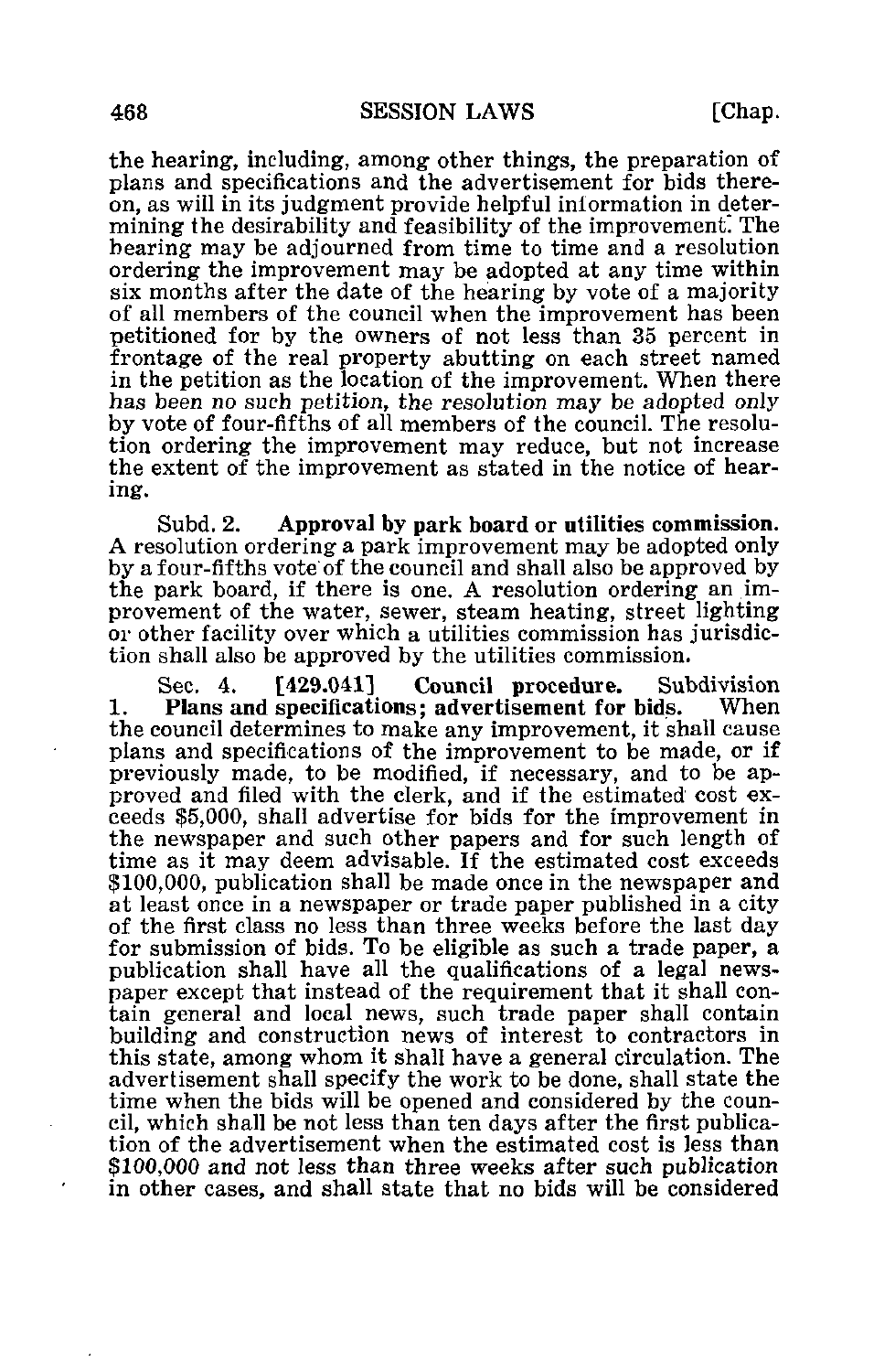unless sealed and filed with the clerk and accompanied by a cash deposit, cashier's check, bid bond, or certified check payable to the clerk, for such percentage of the amount of the bid as the council may specify. Nothing herein shall prevent the council from advertising separately for various portions of the work involved in an improvement, or from itself supplying by such means as may be otherwise authorized by law, all or any part of the materials, supplies, or equipment to be used in the improvement or from combining two or more improvements in a single set of plans and specifications or a single contract.

Subd. 2. Contracts; day labor. In contracting for an improvement, the council shall require the execution of one or more written contracts and bonds, conditioned as required by law. The council shall award the contract to the lowest responsible bidder or it may reject all bids. If any bidder to whom a contract is awarded fails to enter promptly into a written contract and to furnish the required bond, the defaulting bidder shall forfeit to the municipality the amount of his cash deposit, cashier's check, bid bond, or certified check, and the council may thereupon award the contract to the next lowest responsible bidder. When it appears to the council that the cost of the entire work projected will be less than \$5,000, or whenever no bid is submitted after proper advertisement or the only bids submitted are higher than the engineer's estimate, the council may advertise for new bids or, without advertising for bids, directly purchase the materials for the work and do it by the employment of day labor or in any other manner the council considers proper. The council may have the work supervised by the city or village engineer or other qualified person but shall have the work supervised by a registered engineer if done by day labor and it appears to the council that the entire cost of all work and materials for the improvement will be more than \$2,000. In case of improper construction or unreasonable delay in the prosecution of the work by the contractor, the council may order and cause the suspension of the work at any time and relet the contract, or order a reconstruction of any portion of the work improperly done, and where the cost of completion or reconstruction necessary will be less than \$10,000, the council may do it by the employment of day labor.<br>Subd. 3. Day labor; detailed report. When the coun-

Day labor: detailed report. cil has performed construction work by day labor, it shall cause a detailed report to be filed with the clerk and certified by the registered engineer or other person in charge, if there is no registered engineer. The report shall show:

- (a) the complete cost of the construction;
	- (b) final quantities of the various units of work done;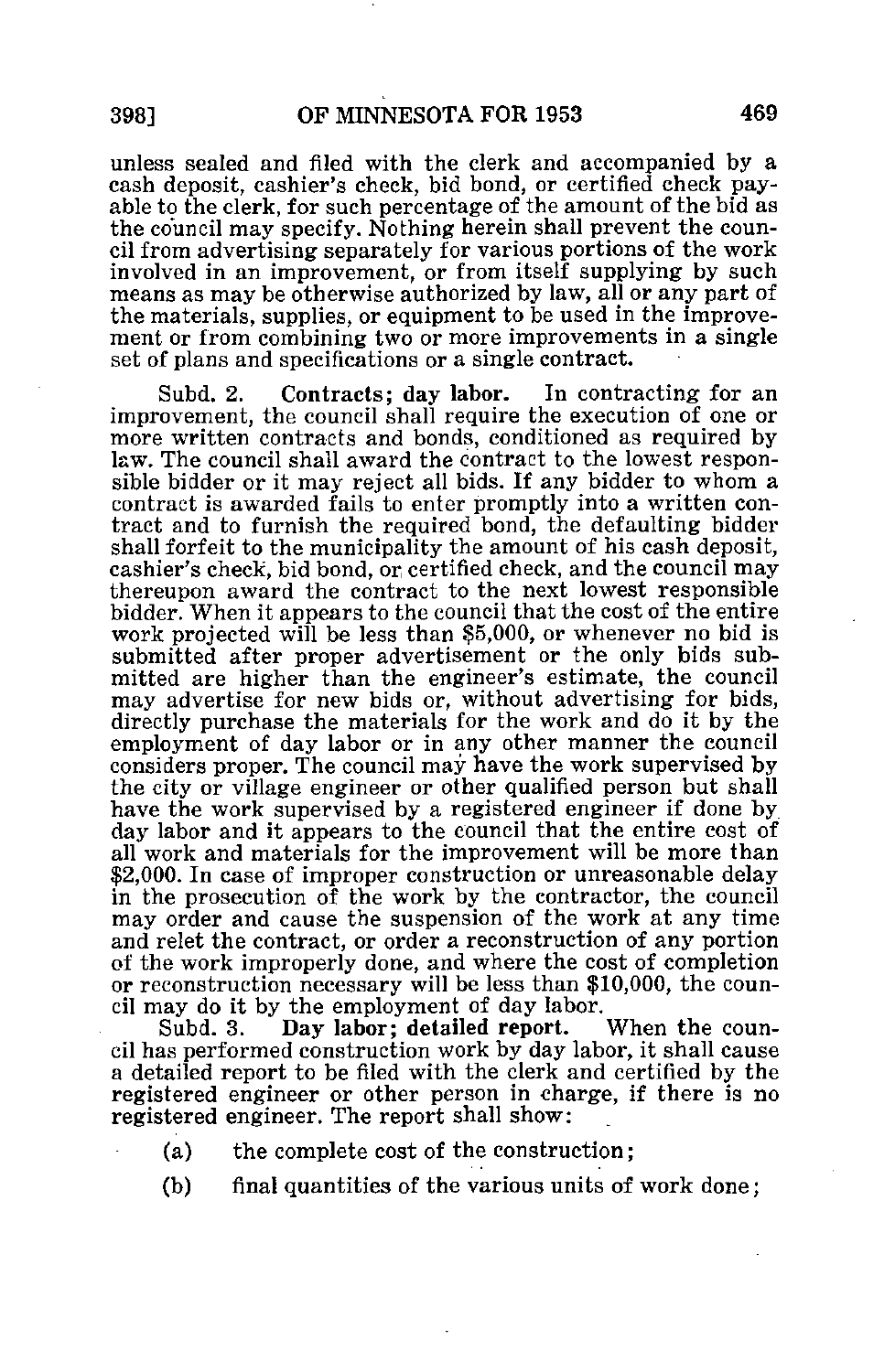(c) materials furnished for the project and the cost of each item thereof:

(d) cost of labor, cost of equipment hired, and supervisory costs.

The report shall have attached a certificate by the registered engineer or other person in charge that the work was done according to the plans and specifications, or, if there were any deviations from them, an itemized statement of those deviations.

Subd. 4. Alternate procedure on street improvements. As to any improvement or improvements consisting of grading, gravelling, or bituminous surfacing of streets and alleys, the council may proceed in the manner provided in this act, except that it may

(1) order the work done by day labor, regardless of the estimated cost of such improvement or improvements, and

(2) hire equipment and purchase materials for all such improvements to be done by day labor in any twelve-month period by advertising once therefor, such advertisement to call for bids for the furnishing of equipment and materials at unit prices based on the quantities which the council estimates will be required.

Subd. 5. Cooperation with state or local government. When an improvement is made under a cooperative agreement with the state or another political subdivision by the terms of which the state or other subdivision is to act as agent for the municipality, it shall not be necessary to comply with subdivisions 1 and 2 provided the procedure followed in letting the contract for, or itself performing the work complies with the law applicable to the state or other political subdivision with which the agreement has been made by the municipality.

Subd. 6. Percentage payment on engineer's estimate. In case the contractor properly performs the work, the council may, from month to month before completion of the work, pay him not to exceed 90 percent of the amount already earned under the contract, upon the estimate of the engineer or other competent person selected by the council, and the contract may so provide.

Sec. 5. [429.051] Apportionment of costs. The cost of any improvement, or any part thereof, may be assessed upon property benefited by the improvement, whether the property abuts on the improvement or not, based upon the benefits received. The area assessed may be less than but may not exceed the area proposed to be assessed as stated in the notice of hear-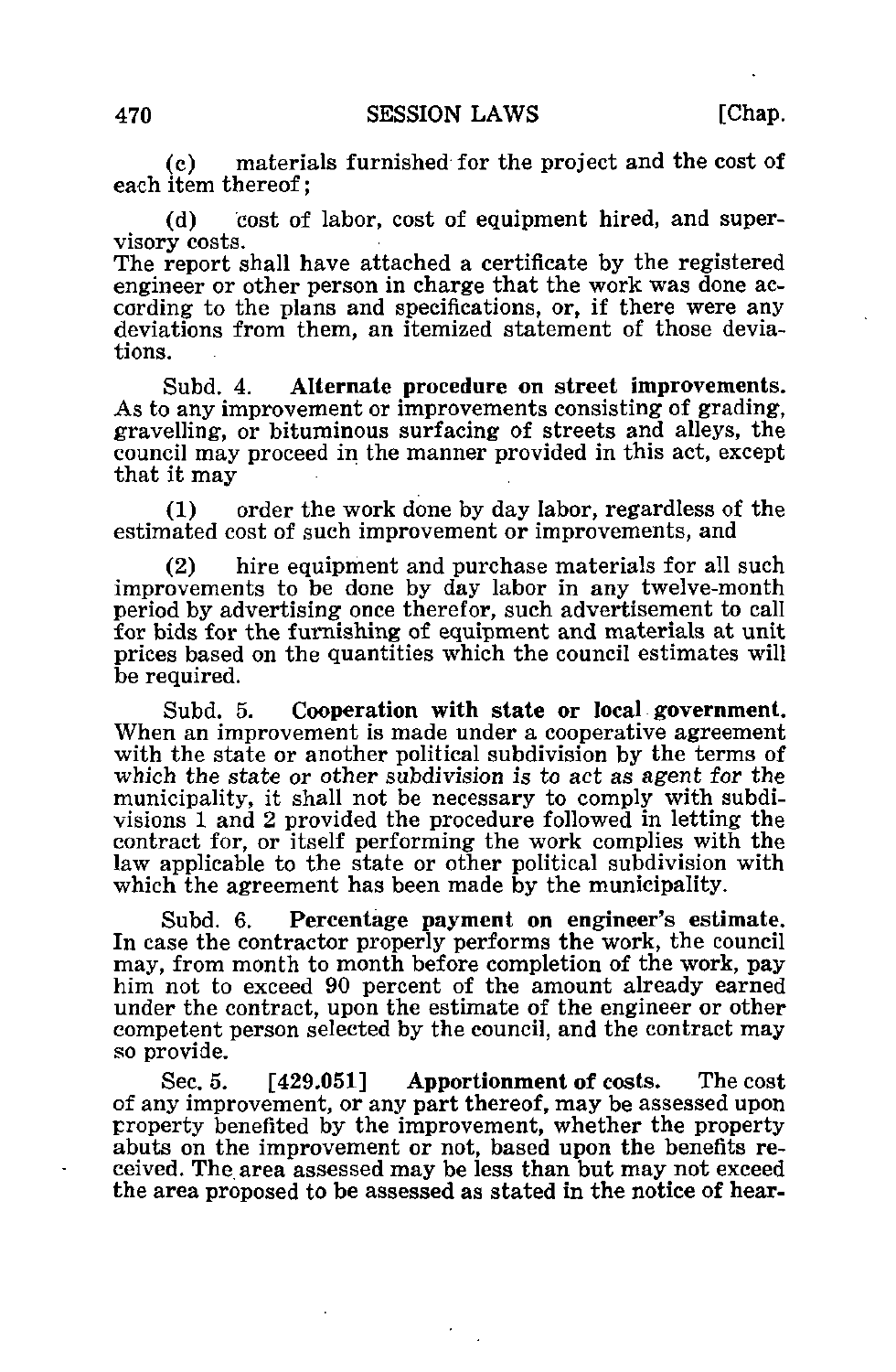ing on the improvement. The municipality may pay such proportion of the cost of the improvement as the council may determine from general ad valorem tax levies or from other revenues or funds of the municipality available for the purpose.

Sec. 6. [429.061] Assessment procedure. Subdivision 1. Calculation of assessments. At any time after a Calculation of assessments. contract is let or the work ordered by day labor, the expense incurred or to be incurred in its making shall be calculated under the direction of the council. The council shall then determine by resolution the amount of the total expense the municipality will pay, other than the amount, if any, which it will pay as a property owner, and the amount to be assessed. Thereupon the clerk, with the assistance of the engineer or other qualified person selected by the council, shall calculate the proper amount to be specially assessed for the improvement against every assessable lot, piece or parcel of land, without regard to cash valuation, in accordance with the provisions of Section 5. The proposed assessment roll shall be filed with the clerk and be open to public inspection. The clerk shall thereupon, under the council's direction, publish notice that the council will meet to consider the proposed assessment. Such notice shall be published in the newspaper at least once no less than two weeks prior to such meeting of the council and shall state the date, time, and place of such meeting and general nature of the improvement, the area proposed to be assessed and that written or oral objections will be considered.

Subd. 2. Adoption of assessment. At such meeting or at any adjournment thereof the council shall hear and pass upon all objections to the proposed assessment, if any, and may amend the proposed assessment as to any parcel and by resolution adopt the same as the special assessment against the lands named in the assessment roll. Notice of any adjournment of the hearing shall be adequate if the minutes of the meeting so adjourned show the time and place when and where the hearing is to be continued, or if three days' notice thereof be published in the newspaper. The assessment, with accruing interest, shall be lien upon the property included therein, concurrent with general taxes, and shall be payable in equal annual installments extending over such period, not exceeding 20 years, as the council determines. The first installment shall be payable on the first Monday in January next following the adoption of the assessment unless the assessment is adopted too late to permit its collection during the following year. All assessments shall hear interest at such rate as the council determines, not exceeding six percent per annum. To the first installment shall be added interest on the entire assessment from the date of the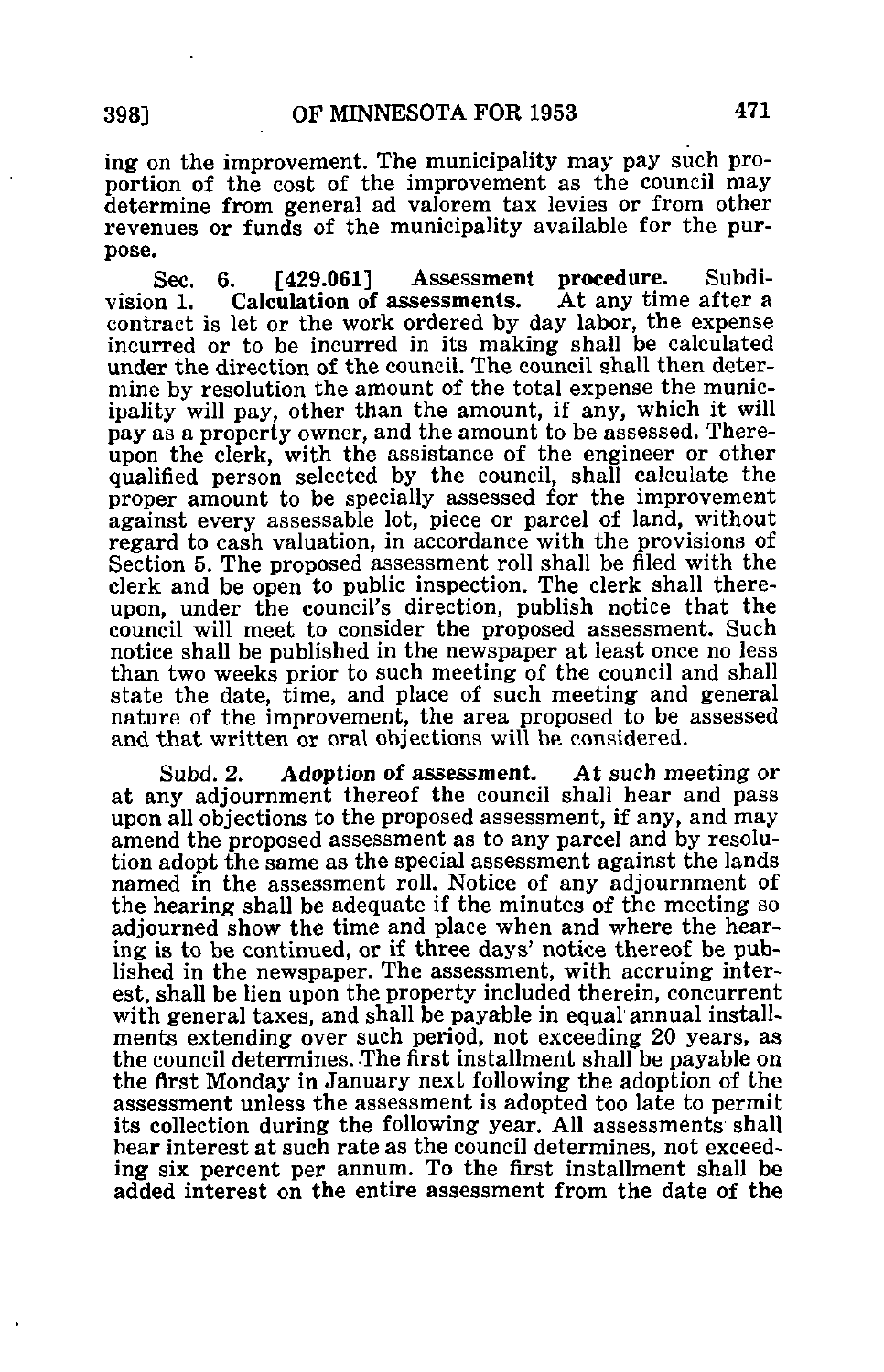resolution levying the assessment until December 31st of the year in which the first installment is payable. To each subsequent installment shall be added interest for one year on all unpaid installments.

Subd. 3. Transmittal to county auditor; prepayment, After the adoption of the assessment, the clerk shall transmit a certified duplicate of the assessment roll with each installment, including interest, set forth separately to the county auditor of the county to be extended on the proper tax lists of the county. Such assessments shall be collected and paid over in the same manner as other municipal taxes. The owner of any property so assessed may, at any time prior to certification of the assessment to the county auditor, pay the whole of the assessment against any, parcel with interest accrued to the date of payment, to the municipal treasurer; and he may at any time thereafter pay to the county treasurer the entire amount remaining unpaid of the assessment against any parcel with interest accrued to December 31st of the year in which such payment is made.

Subd. 4. Collection where property is tax exempt. On the confirmation of any assessment the clerk shall mail to the county auditor a notice specifying the amount payable by any county, to the clerk of any school district a notice specifying the amount payable by the school district, and to the owner of any right of way, at its principal office in the state, a notice specifying the amount payable on account of any right of way. The amount payable by any county, school district, or on account of any right of way shall be payable to the municipality's treasurer and shall be paid in like installments and with like interest and penalties as provided for in reference to the installments payable on account of assessable real property. The county board and the school board, respectively, shall provide for the payment of these amounts and shall take appropriate action to that end. The municipality may collect the amount due on account of the right of way of any railroad or privately owned public utility by distress and sale of personal property in the manner provided by law in case of taxes levied upon personal property or by suit brought to enforce the collection of this indebtedness unless a different method of collecting such amounts is provided for by any contract between the owner of any right of way and the municipality.

Sec. 7. [429.071] Supplemental or re-assessment.<br>Subdivision 1. Supplemental assessments. Upon notice Supplemental assessments. and hearing as provided for the original assessment, the council may make supplemental assessments to correct omissions,

 $\mathbf{1}$  and  $\mathbf{1}$ 

 $\mathbf{r}$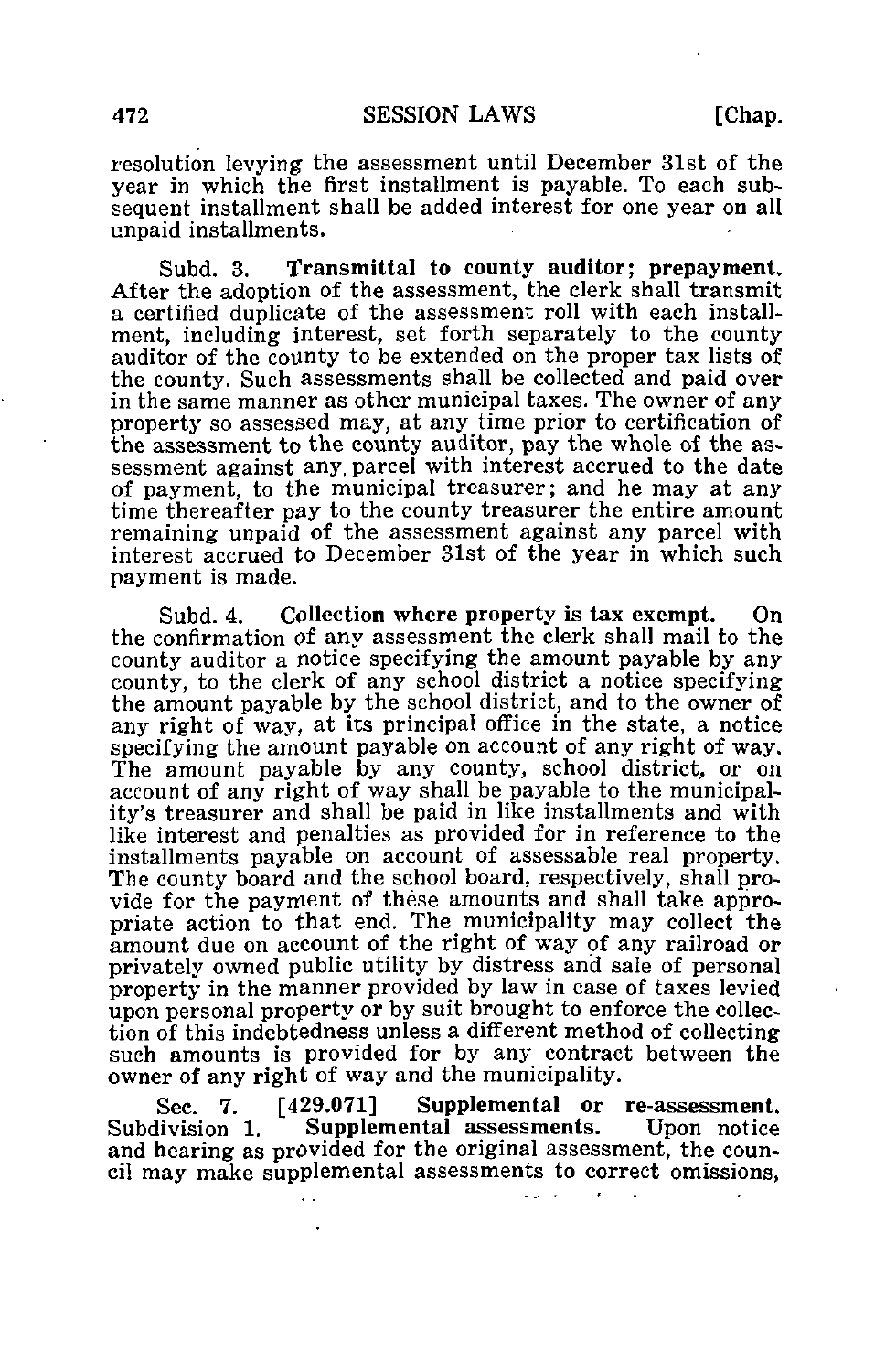errors, or mistakes in the assessment relating to the total cost of the improvement or any other particular.

Subd. 2. Re-assessment. When an assessment is, for any reason whatever, set aside by a court of competent jurisdiction as to any parcel or parcels of land, or in event the council finds that the assessment or any part thereof is excessive or determines on advice of the municipal attorney that it is or may be invalid for any reason, the council may, upon notice and hearing as provided for the original assessment, make a reassessment or a new assessment as to such parcel or parcels.

Sec. 8. [429.081] Appeal to district court. Within 20 days after the adoption of the assessment, any person aggrieved may appeal to the district court by serving a notice upon the mayor or clerk of the municipality. The notice shall be filed with the clerk of the district court within ten days after its service. The municipal clerk shall furnish appellant a certified copy of objections filed in the assessment proceedings, the assessment roll or part complained of, and all papers necessary to present the appeal. The appeal shall be placed upon the calendar of the next general term commencing more than five days after the date of serving the notice and shall be tried as other appeals in such cases. If appellant does not prevail upon the appeal, the costs incurred shall be taxed by the court and judgment entered therefor. All objections to the assessment shall be deemed waived unless presented on such appeal.

Sec. 9. [429.091] Financing. Subdivision 1. Is-<br>ee of obligations for expense of improvement. At any suance of obligations for expense of improvement. time after a contract for an improvement has been entered into or the work has been ordered done without a contract as authorized in Section 4, the council may issue obligations in such amount as it deems necessary to defray in whole or in part the expense incurred and estimated to be incurred in making an improvement, including every item of cost from inception to completion and all fees and expenses incurred in connection with the improvement or the financing thereof. More than one improvement may be financed by a single issue of obligations without other consolidation of the proceedings.

Subd. 2. Types of obligations permitted. The council may by resolution adopted prior to the sale of obligations pledge the full faith, credit, and taxing power of the municipality for the payment of the principal and interest. Such obligations shall be called improvement bonds and the council shall pay the principal and interest out of any fund of the municipality when the amount credited to the specified fund is insufficient for the purpose and shall each year levy a sufficient amount to take care of accumulated or anticipated deficiencies,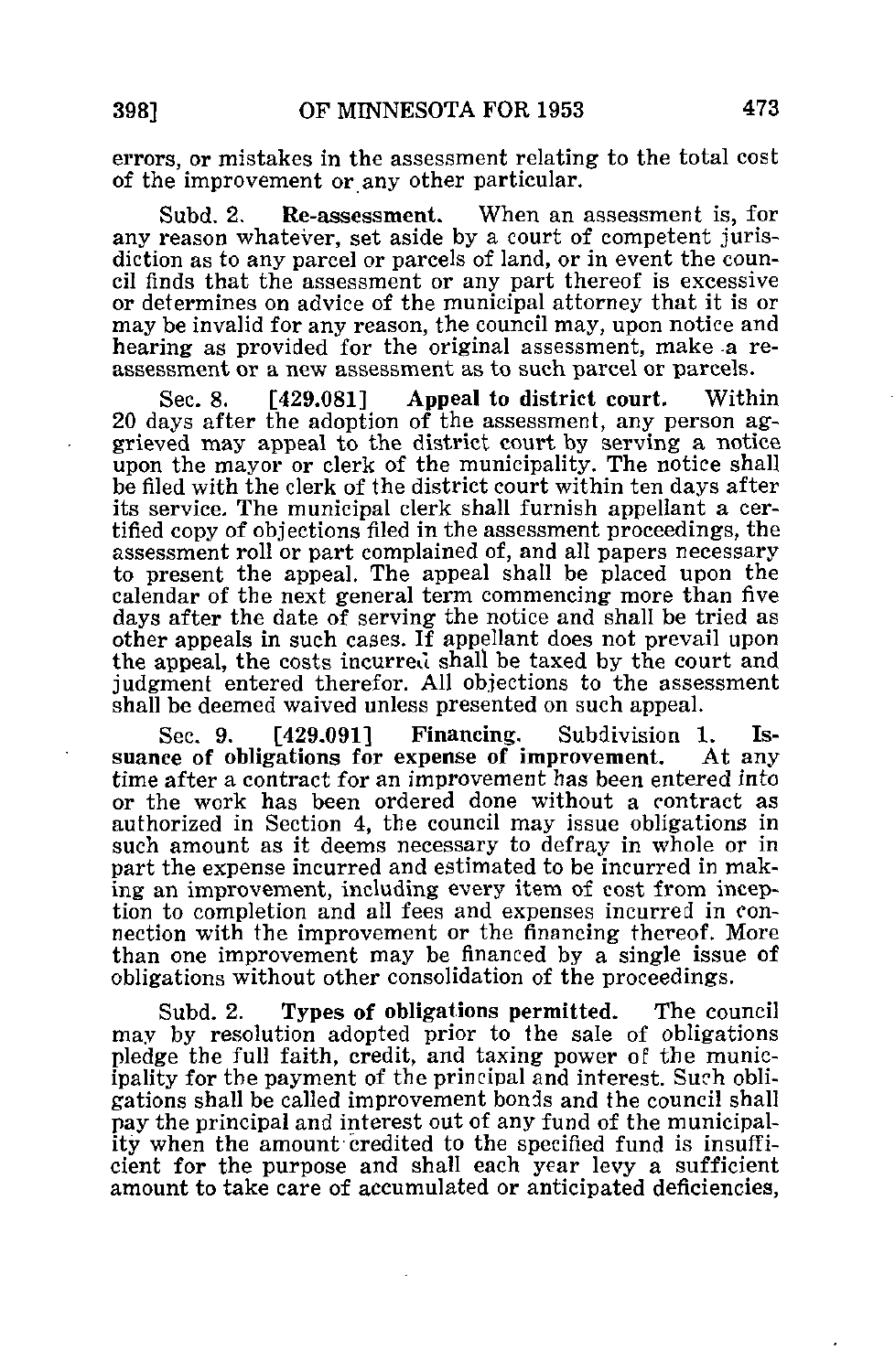which levy shall not be subject to any statutory or charter tax limitation. Obligations for the payment of which the full faith and credit of the municipality is not pledged shall be called improvement warrants and shall contain a promise to pay solely out of the proper special fund. It shall be the duty of the municipal treasurer to pay maturing principal and interest on warrants out of funds on hand in the proper special fund and not otherwise.

Subd. 3. Issuance, method. All obligations shall be issued in accordance with the provisions of Minnesota Statutes, Chapter 475, except that an election shall be required for bonds if less than 20 percent of the cost is to be assessed against benefited property. The maturities shall be such as in the opinion of the council are warranted by the anticipated collections of assessments and ad valorem levies for the municipality's share of the cost. All obligations shall state upon their face the purpose of the issue and the fund from which they are payable. The amount of any such obligations shall not be included in determining the net indebtedness of any municipality under the provisions of any applicable law.

Subd. 4. Funds. A separate fund shall be provided for each improvement. The proceeds from the sale of the obligations and from collections of special assessments and taxes levied for the improvement and any other moneys appropriated thereto by the municipality shall be paid to such fund, and it shall be used solely to defray expenses of the improvement and payment of principal and interest due upon the obligations. A separate debt redemption fund shall also be provided for the payment of the principal of and interest on each single issue of bonds or warrants issued to finance more than one improvement. There shall be transferred and paid to such debt redemption fund all moneys in the separate improvement funds of the improvements so financed and all moneys raised by general taxation or appropriated from other municipal funds for the purpose of paying principal of and interest on such issue of bonds or warrants.

Sec. 10. [429.101] Collection of service charges as<br>special assessments. Subdivision 1. Services for which special assessments. Subdivision 1. Services for which In addition to any other method authorized by law or charter, the council of any municipality may provide for the collection of unpaid special charges for all or any part of the cost of snow, ice, or rubbish removal from sidewalks, weed elimination from streets or private property, street sprinkling or other dust treatment of streets, or the repair of sidewalks as a special assessment against the property benefited. The council may by ordinance adopt regulations con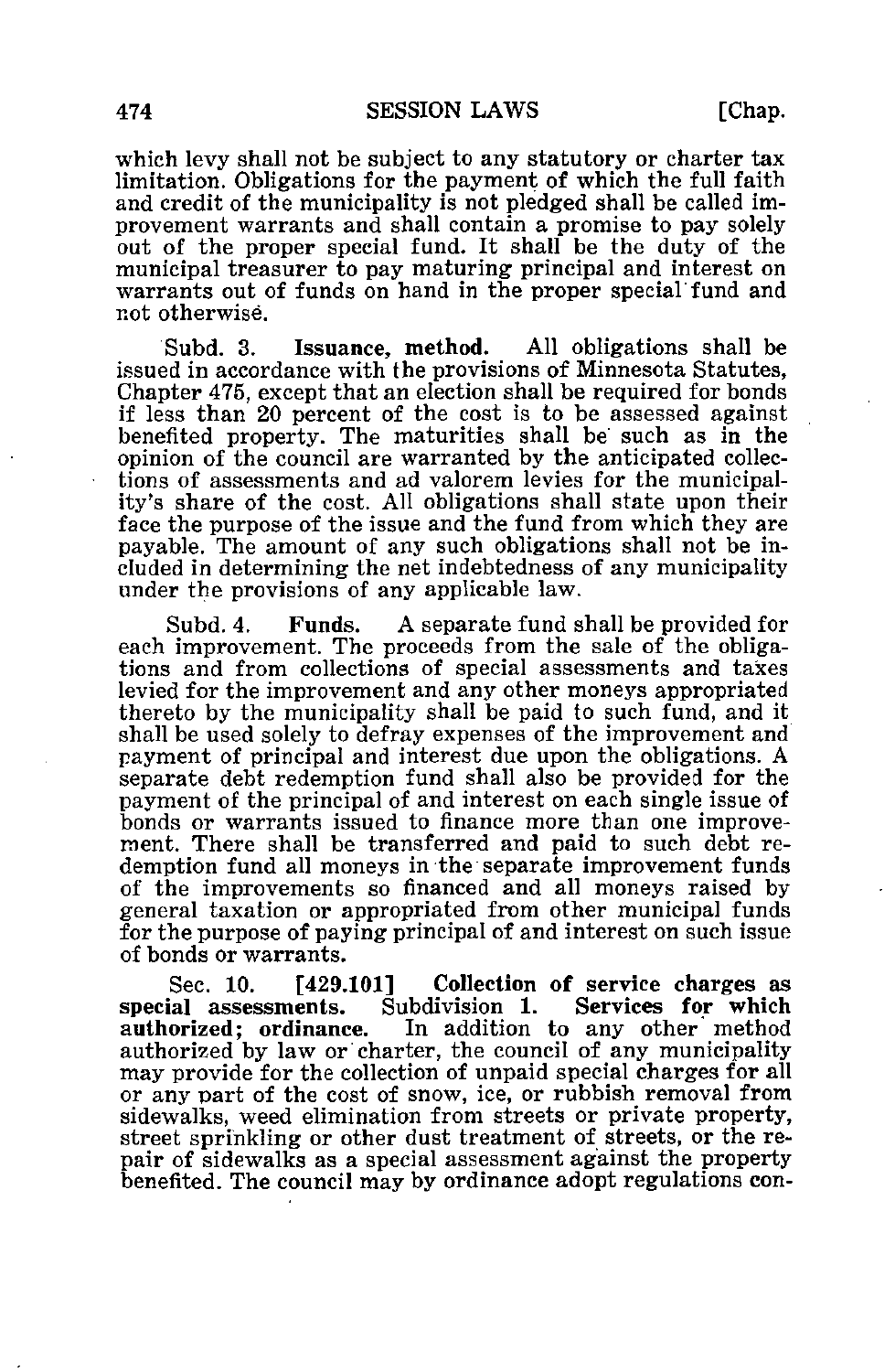sistent with this section to make this authority effective, including, at the option of the council, provisions for placing primary responsibility upon the property owner or occupant to do the work himself (except in the case of street sprinkling or other dust treatment), for notice before the work is undertaken, and for collection from the property owner or other person served of the charges when due before unpaid charges are made a special assessment.

Subd. 2. Procedure for assessment. Any special assessment levied under subdivision 1 shall be payable in a single installment. With this exception, Sections 6, 7, and 8 of this act shall apply to assessments made under this section.

Subd. 3. Issuance of obligations. After a contract for any of the work enumerated in subdivision 1 has been let, or the work commenced, the council may issue obligations to defray the expense of any such work financed in whole or in part by special charges and assessments imposed upon benefited property under this section. Section 9 shall apply to such obligations with the following modifications:

(1) Such obligations shall be payable not more than two years from the date of issuance;

(2) The amount of such obligations issued at one time in a municipality shall not exceed the cost of such work during the ensuing six months as estimated by the council;

(3) A separate improvement fund shall be set up for each of the enumerated services referred to in subdivision 1 and financed under this section. Proceeds of special charges as well as special assessments and taxes shall be credited to such improvement fund.

Sec. 11. [429.111] Charter provisions not outlawed. The provisions of this act are not exclusive for any municipality operating under a home rule charter but are supplementary to the home rule charter unless otherwise expressly provided by a home rule charter or amendment hereafter adopted. The provisions of this act are also not exclusive for any city of the second class operating under special legislative charter.

Sec. 12. Minnesota Statutes 1949, Section 429.19, is amended to read:

429.19 Improvements, petition. When any petition for the making of any improvement in any village, borough, or city of the second, third, or fourth class, however organized, for the cost of which special assessments may be, in whole or in part, levied therefor, is presented to the governing body of the municipality, this body shall, by resolution, determine whether

И,